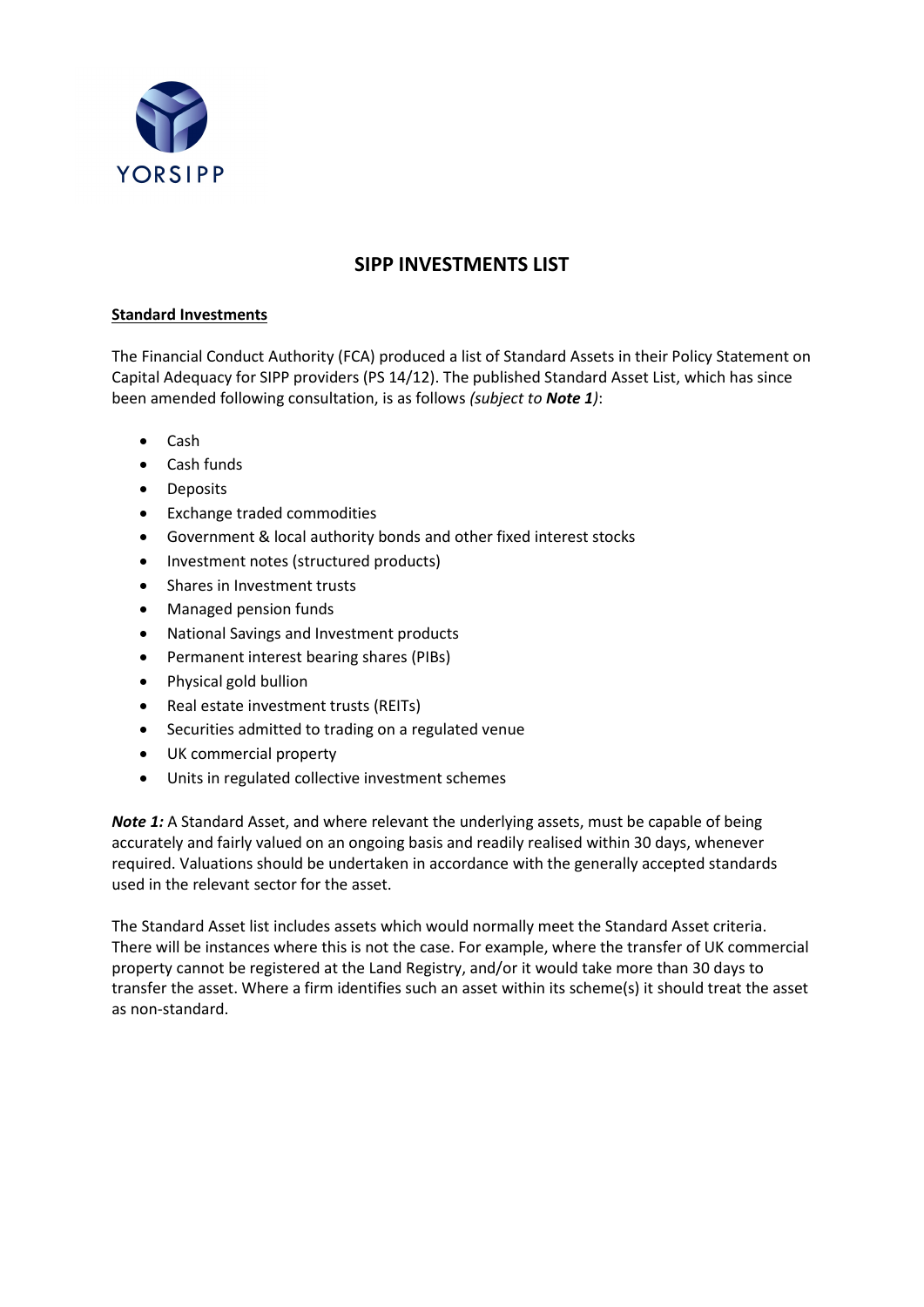## **Non-Standard Investments**

A non-standard investment is any asset which is not a Standard Asset. Examples are:

- Unregulated Collective Investment Schemes
- Qualified Investor Schemes
- Special Purpose Vehicles
- Loan Notes
- Third Party Loans
- Exempt Property Unit Trusts
- Overseas Property
- Unlisted Equities
- Unlisted Corporate Bonds
- Intellectual Property
- Traded Life Policy Investments
- Offshore Bonds
- Carbon Credits

## **Taxable Investments**

Whilst there is no restriction on the type of asset that HM Revenue & Customs permit within a SIPP, certain assets are subject to tax charges. These are known as Taxable Investments. The following is a list of what is classed as a Taxable Investment, except where it is held as part of a "genuinely diverse commercial vehicle":

- Loans to members or connected parties
- Residential property (other than a "job-related" residential property). This includes most property that is suitable for use as a dwelling, along with related land and buildings, with only a few exceptions that would otherwise be within the definition of residential property, but are not to be treated as residential.
- Tangible Moveable Property, examples are:
	- o Chattels
	- o Antiques
	- o Works of Art
	- o Classic or Vintage Cars
	- o Fine Wine
	- o Jewellery
	- o Boats / Yachts
	- o Stamp Collections
	- o Rare Books
	- o Stock / Machinery
	- o Wind Turbines\*
	- o Solar Panels\*

\* There may be instances where these assets may not be classed as Taxable Property. Classification is likely to hinge on whether the asset is deemed by HMRC to be a fixed/integral part of the building or land which cannot be moved.